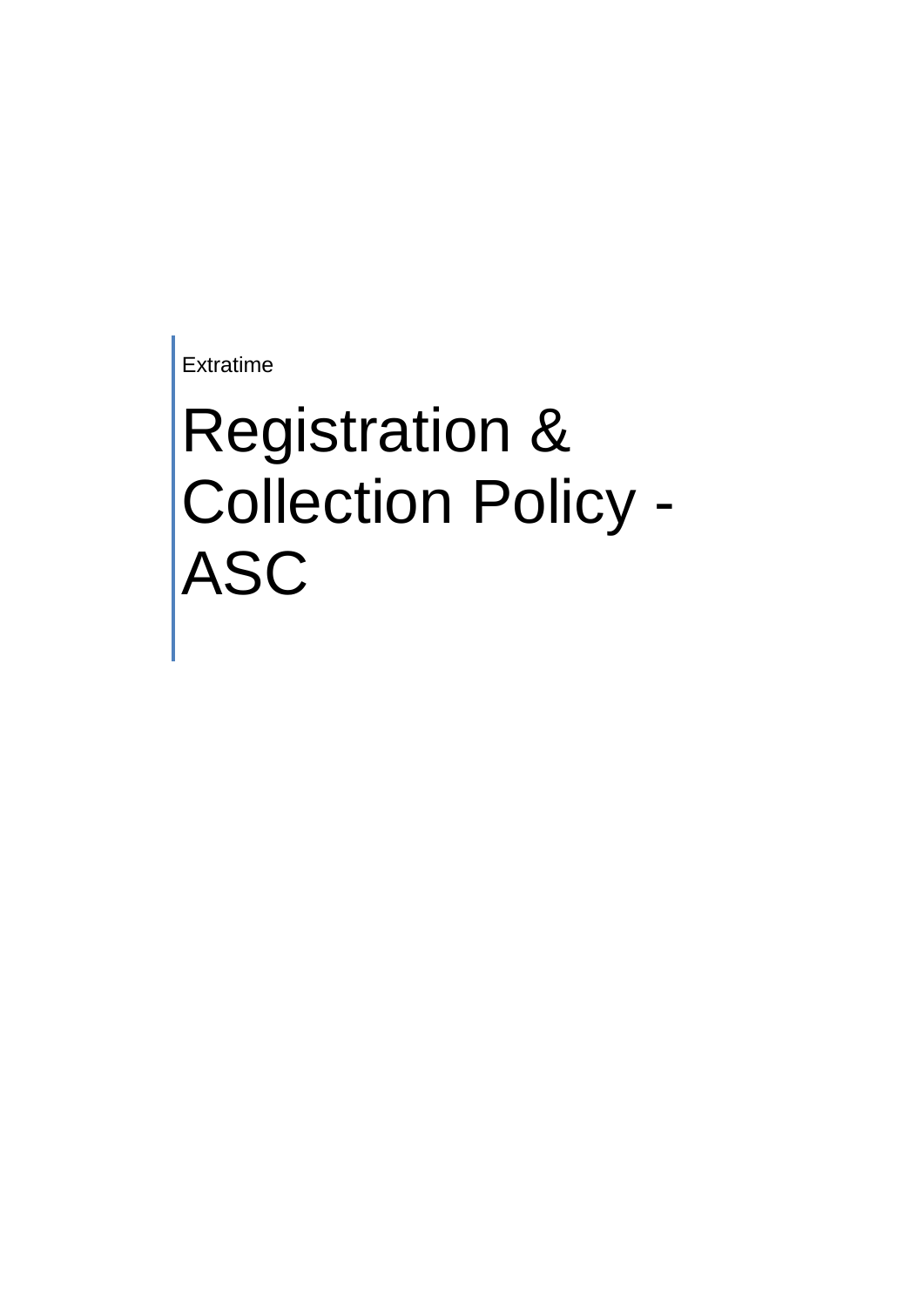

### **extratime @ Hillside** -

From schools other than Hillside: Club staff will be at the school before the bell at the end of the school day with a list of children to be collected for that day. This list is taken from the bookings for that day, these are made in advance. The children are collected from their class groups and walked to Hillside School. Not more than 6 children per playworker will be allowed.

Hillside School: Children attending the after-school club will be escorted from their class groups to the designated classroom which will be the registration space for the club. They will meet with children escorted from the other schools and each child will be checked against the bookings for that day and entered into the register as present.

## **extratime @ Woodingdean** -

Downsview School: Children attending the after-school club will be escorted from their class groups to the designated area which will be the registration space for the club. They will meet with children escorted from the other schools and each child will be checked against the bookings for that day and entered into the register as present.

Other Schools: Club staff will be at the school before the bell at the end of the school day with a list of children to be collected for that day. This list is taken from the bookings for that day, these are made in advance. The children are collected from the pupil reception area and walked to the ASC club. Not more than 6 children per playworker will be allowed.

#### **extratime @ St Luke's –**

Reception to Year 2: collected from classroom by extratime staff.

Years 3 & 4: staff will wait outside main entrance of Junior School to meet children for that session and escort to club.

Years 5 & 6: these children are expected to make their own way to club by walking through the Junior playground *not off school premises.* A member of staff will be waiting to sign them in at club.

*No child can attend a club without a completed registration form. This form must be completed and checked by the relevant supervisor before the session the child is to attend.*

*We encourage new parents/carers and children to visit the club and try out part of a session before they decide on whether to come.*

#### **Collection**

All children must be collected from the clubs by a registered parent/carer by 5.30pm (6pm at St Luke's) each day UNLESS the child is using home/school transport by prior arrangement.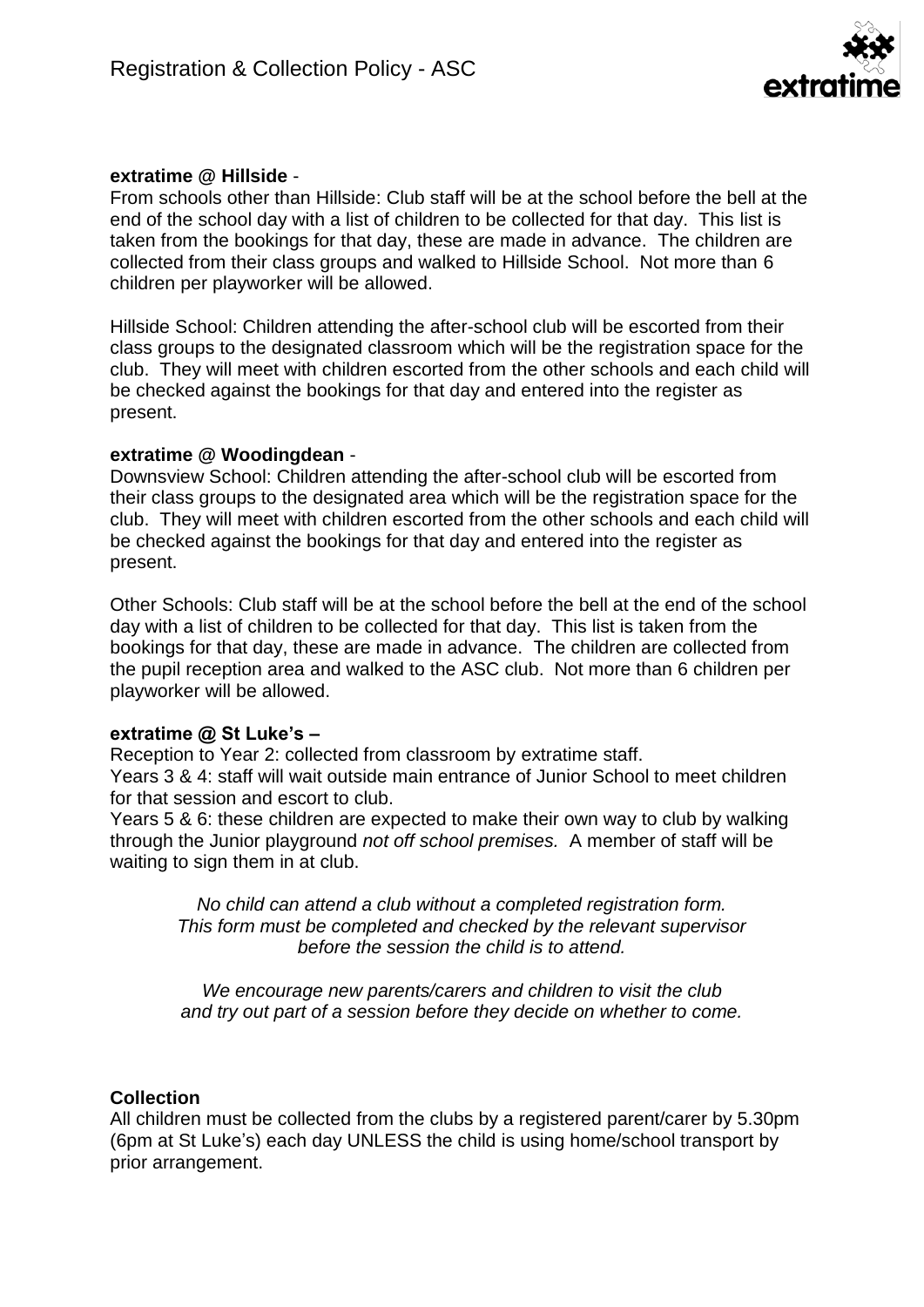

If the collector is not recognised by staff as a named collector from the child's registration form, they will be asked for identification. If identification cannot be produced, or the collector is not registered, the child will not be allowed to leave with that person.

If your child's collector has to change at short notice, i.e. during that school day, the supervisor must be contacted on their mobile with full details of the person coming that day. We will request that this collector carries some form of identification.

We do not have a policy against young people collecting siblings but we would ask you to consider carefully the route home and the age of the young person collecting. If our staff are at all concerned about a collector's ability to escort the child/ren safely, they may approach you for a chat.

#### **Lateness**

The after school clubs close promptly at 5.30pm (St Luke's 6pm) every day. The staff then have a short time to clear away all the equipment and review the session. This is a very busy and important time for the workers and not an extra half hour for childcare. There are issues about health and safety if playworkers are using cleaning materials while children are present. Late collection can often be a distressing thing for children, who are often anxious to be home at this time of day.

If you will be unavoidably late think:

- 1. Can I get someone else to collect for me?
- *If yes***:** contact the supervisor to let them know who.
- *If No:* call the supervisor to let them know the situation.
- 2. If you are going to be late, the supervisor will make a decision about whether to stay on site with your child or move to another location. This will depend on how late you will be. If it is up to half an hour after 5.30pm they will stay at the school. The school is locked at 6.00pm. After 6.00pm the supervisor will accompany your child to a location you must decide upon. A neighbour or friends house locally.

If no-one turns up to collect a child and no-one telephones to explain:

- 1. From 5.40 pm (6.10pm St Lukes) the supervisor will telephone the registered alternative collectors.
- 2. If by 6.00pm (6.30pm St Lukes) no collectors can be contacted and there has been no other contact with a parent/carer, the supervisor will call the social service duty officer to inform them of the situation and will follow their advice on where to go with your child. This may be to a social service location or to a secure venue such as the central police station.
- 3. Every effort will be made to contact an appropriate person who can collect your child, however, if no-one can be contacted your child may be registered into care for the night for their own safety. Efforts will continue to be made to inform the parent/carer.

*The supervisor will not take children home with them in this situation. This is for your protection and for theirs.*